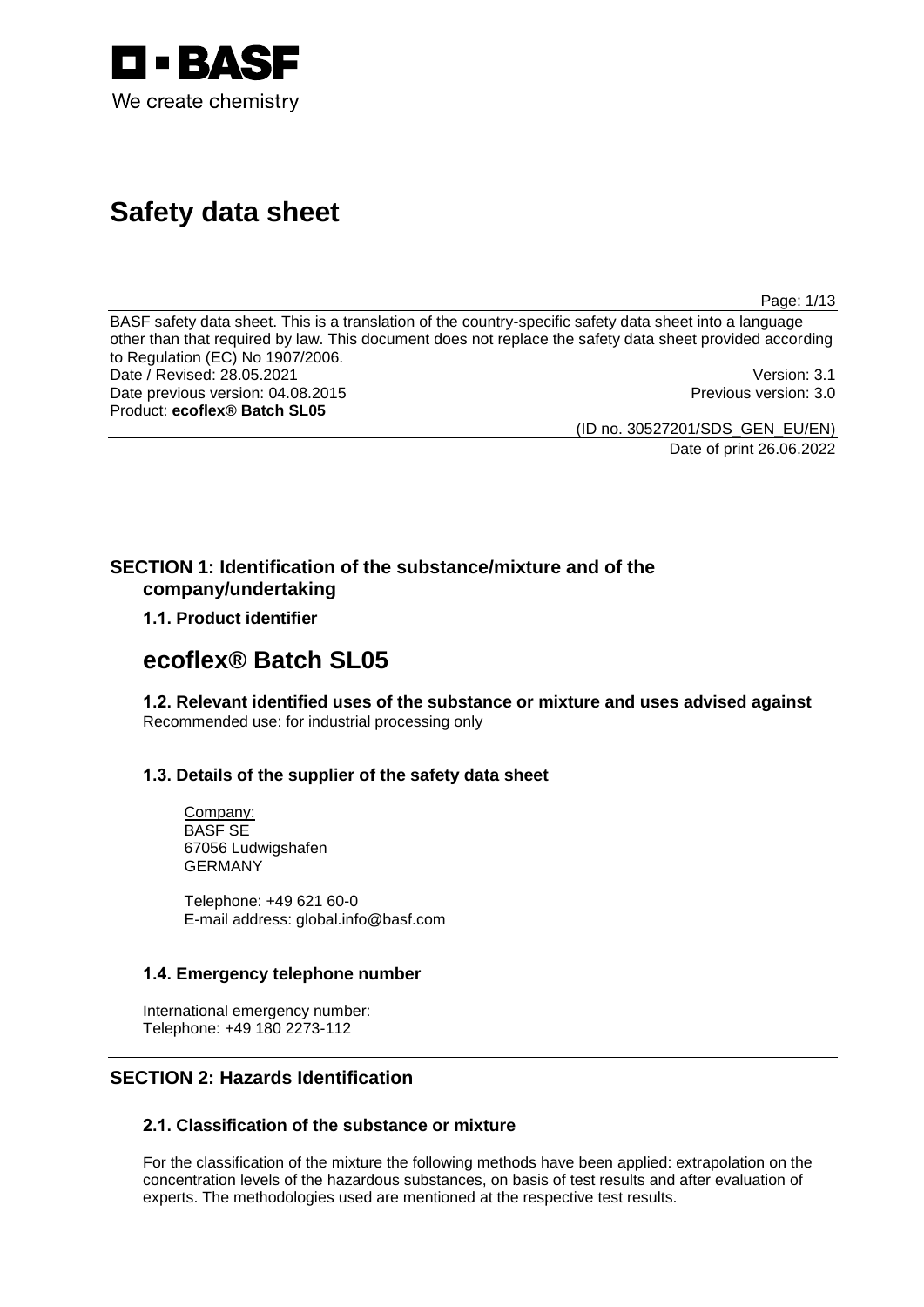Page: 2/13

BASF safety data sheet. This is a translation of the country-specific safety data sheet into a language other than that required by law. This document does not replace the safety data sheet provided according to Regulation (EC) No 1907/2006. Date / Revised: 28.05.2021 **Version: 3.1** Date previous version: 04.08.2015 **Previous version: 3.0** Previous version: 3.0 Product: **ecoflex® Batch SL05**

(ID no. 30527201/SDS\_GEN\_EU/EN) Date of print 26.06.2022

### According to Regulation (EC) No 1272/2008 [CLP]

No need for classification according to GHS criteria for this product.

### **2.2. Label elements**

According to Regulation (EC) No 1272/2008 [CLP]

The product does not require a hazard warning label in accordance with GHS criteria.

### **2.3. Other hazards**

According to Regulation (EC) No 1272/2008 [CLP]

No specific dangers known, if the regulations/notes for storage and handling are considered.

# **SECTION 3: Composition/Information on Ingredients**

# **3.1. Substances**

Not applicable

# **3.2. Mixtures**

Chemical nature

Preparation based on: polyester, modified

# **SECTION 4: First-Aid Measures**

**4.1. Description of first aid measures** Remove contaminated clothing.

If inhaled:

After inhalation of decomposition products, remove the affected person to a source of fresh air and keep calm. Provide medical aid. If difficulties occur after dust has been inhaled, remove to fresh air and seek medical attention.

On skin contact:

Areas affected by molten material should be quickly placed under cold running water. Burns caused by molten material require hospital treatment.

On contact with eyes:

In case of contact with the eyes, rinse immediately for at least 15 minutes with plenty of water. If irritation develops, seek medical attention.

On ingestion: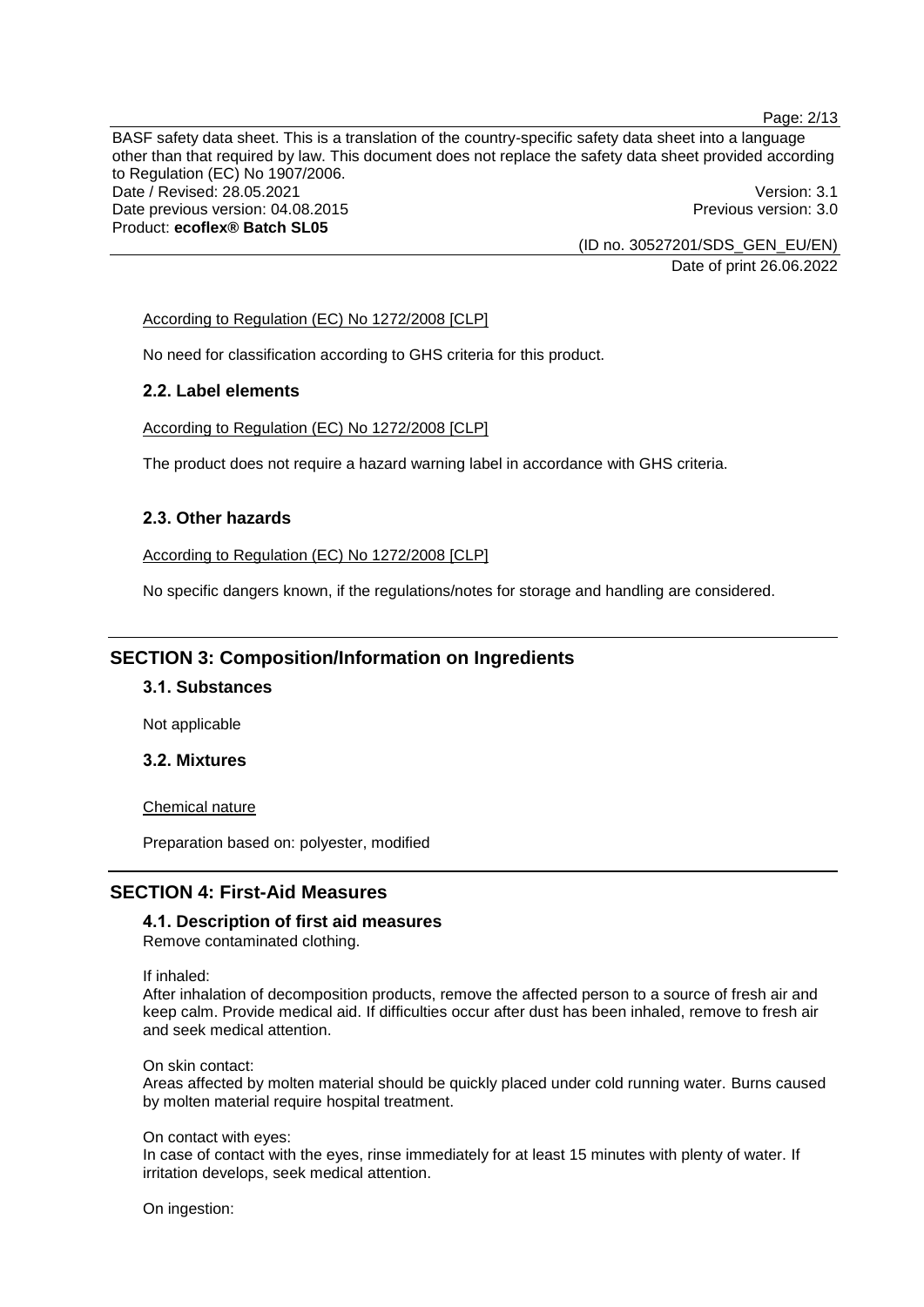Page: 3/13

BASF safety data sheet. This is a translation of the country-specific safety data sheet into a language other than that required by law. This document does not replace the safety data sheet provided according to Regulation (EC) No 1907/2006. Date / Revised: 28.05.2021 **Version: 3.1** Date previous version: 04.08.2015 **Previous version: 3.0** Previous version: 3.0 Product: **ecoflex® Batch SL05**

(ID no. 30527201/SDS\_GEN\_EU/EN)

Date of print 26.06.2022 Rinse mouth and then drink 200-300 ml of water. If difficulties occur: Seek medical attention. Never induce vomiting or give anything by mouth if the victim is unconscious or having convulsions.

# **4.2. Most important symptoms and effects, both acute and delayed**

Symptoms: (Further) symptoms and / or effects are not known so far

Hazards: No hazard is expected under intended use and appropriate handling.

# **4.3. Indication of any immediate medical attention and special treatment needed**

Treatment: Treat according to symptoms (decontamination, vital functions), no known specific antidote.

# **SECTION 5: Fire-Fighting Measures**

### **5.1. Extinguishing media** Suitable extinguishing media: water spray, foam, dry powder, carbon dioxide

Unsuitable extinguishing media for safety reasons: water jet

# **5.2. Special hazards arising from the substance or mixture**

Endangering substances: carbon monoxide, Carbon dioxide, tetrahydrofuran, fumes/smoke, carbon black, harmful vapours

Advice: Formation of further decomposition and oxidation products depends upon the fire conditions. Under special fire conditions traces of other toxic substances are possible.

# **5.3. Advice for fire-fighters**

Special protective equipment: Wear a self-contained breathing apparatus.

Further information:

The degree of risk is governed by the burning substance and the fire conditions. In case of combustion evolution of toxic gases/vapours possible. Dispose of fire debris and contaminated extinguishing water in accordance with official regulations.

# **SECTION 6: Accidental Release Measures**

High risk of slipping due to leakage/spillage of product.

# **6.1. Personal precautions, protective equipment and emergency procedures**

Avoid inhalation. Sources of ignition should be kept well clear.

### **6.2. Environmental precautions**

No special precautions necessary.

### **6.3. Methods and material for containment and cleaning up**

Sweep/shovel up. Avoid raising dust. Ensure adequate ventilation. Dispose of absorbed material in accordance with regulations.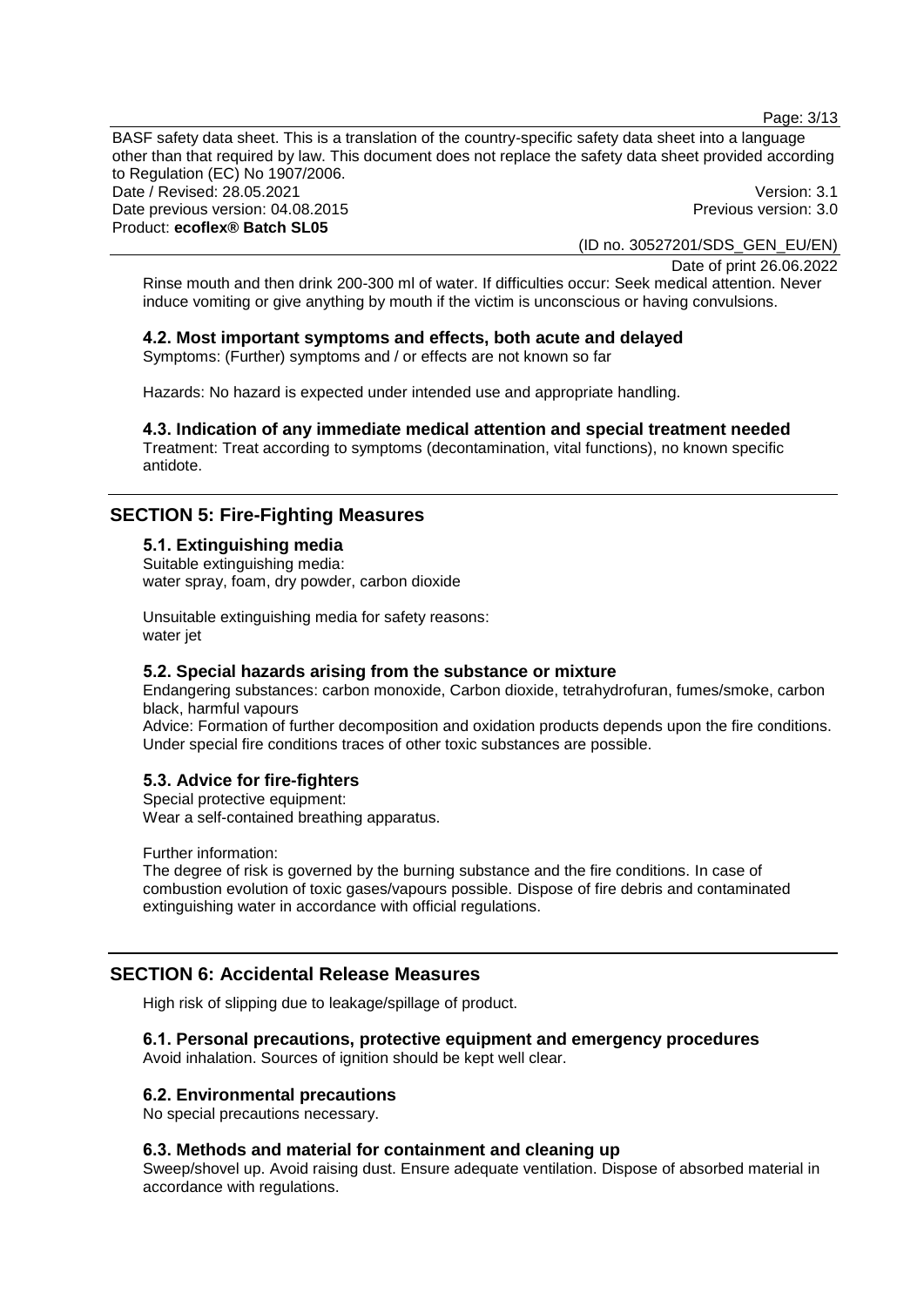Page: 4/13

BASF safety data sheet. This is a translation of the country-specific safety data sheet into a language other than that required by law. This document does not replace the safety data sheet provided according to Regulation (EC) No 1907/2006. Date / Revised: 28.05.2021 **Version: 3.1** Date previous version: 04.08.2015 **Previous version: 3.0** Previous version: 3.0 Product: **ecoflex® Batch SL05**

> (ID no. 30527201/SDS\_GEN\_EU/EN) Date of print 26.06.2022

# **6.4. Reference to other sections**

Information regarding exposure controls/personal protection and disposal considerations can be found in section 8 and 13.

# **SECTION 7: Handling and Storage**

# **7.1. Precautions for safe handling**

Processing machines must be fitted with local exhaust ventilation. When working on exaust systems special safety precautions must be taken, because dangerous substances can accumulate in the residue of the exaust system. Avoid the formation and deposition of dust. Handle in accordance with good industrial hygiene and safety practice.

Protection against fire and explosion:

Avoid dust formation. Dust can form an explosive mixture with air. Provide exhaust ventilation. When the product is ground (chopped), dust explosion regulations should be noted.

# **7.2. Conditions for safe storage, including any incompatibilities**

Suitable materials for containers: Carbon steel (Iron), High density polyethylene (HDPE), Low density polyethylene (LDPE), Polypropylene (PP)

Further information on storage conditions: Protect against moisture. Avoid extreme heat. Avoid direct sunlight. Avoid all sources of ignition: heat, sparks, open flame. The product must be stored according to the requirements of Regulation (EC) No 2023/2006. Contamination with other substances must be avoided. Storage together with other substances, especially hazardous substances, must be avoided.

# **7.3. Specific end use(s)**

For the relevant identified use(s) listed in Section 1 the advice mentioned in this section 7 is to be observed.

# **SECTION 8: Exposure Controls/Personal Protection**

# **8.1. Control parameters**

# **8.2. Exposure controls**

Personal protective equipment

Respiratory protection:

Breathing protection if dusts are formed. Particle filter with low efficiency for solid particles (e.g. EN 143 or 149, Type P1or FFP1)

Hand protection:

Use additional heat protection gloves when handling hot molten masses (EN 407), e.g. of textile or leather.

Eye protection: Safety glasses with side-shields (frame goggles) (e.g. EN 166)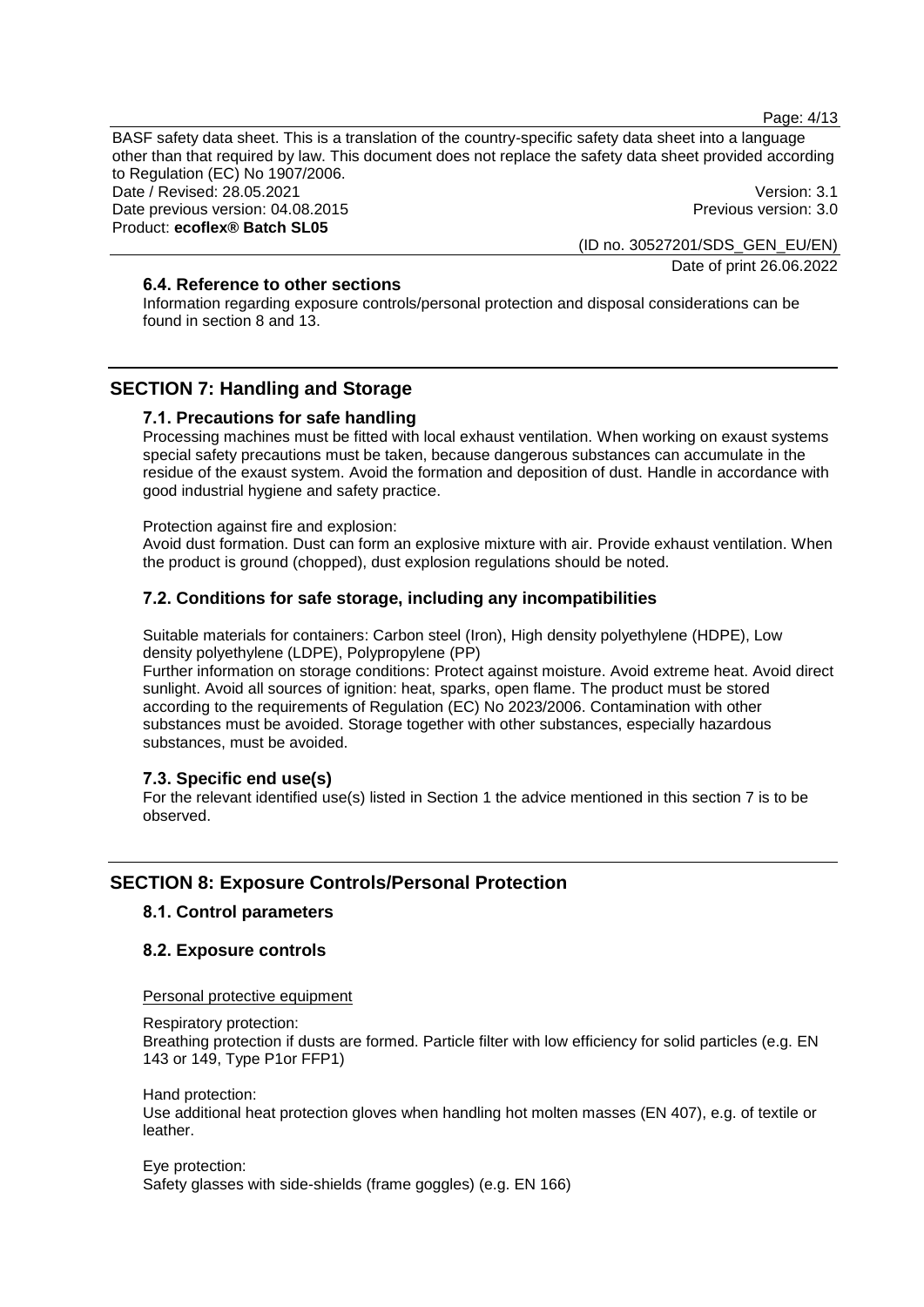Page: 5/13

BASF safety data sheet. This is a translation of the country-specific safety data sheet into a language other than that required by law. This document does not replace the safety data sheet provided according to Regulation (EC) No 1907/2006. Date / Revised: 28.05.2021 **Version: 3.1** Date previous version: 04.08.2015 **Previous version: 3.0** Previous version: 3.0 Product: **ecoflex® Batch SL05**

(ID no. 30527201/SDS\_GEN\_EU/EN) Date of print 26.06.2022

Body protection:

Body protection must be chosen depending on activity and possible exposure, e.g. apron, protecting boots, chemical-protection suit (according to EN 14605 in case of splashes or EN ISO 13982 in case of dust).

#### General safety and hygiene measures

Avoid contact of molten material with skin. Avoid inhalation of dusts/mists/vapours. Eye wash fountains and safety showers must be easily accessible. Handle in accordance with good industrial hygiene and safety practice. Avoid inhalation of dusts. Hands and/or face should be washed before breaks and at the end of the shift. Consult the company Industrial Hygienist for recommendations on exposure testing and personal protective equipment.

# **SECTION 9: Physical and Chemical Properties**

### **9.1. Information on basic physical and chemical properties**

| Form:                                    | granules                                |              |
|------------------------------------------|-----------------------------------------|--------------|
| Colour:                                  | various, depending on the colourant     |              |
| Odour:                                   | faint specific odour, product specific  |              |
| Odour threshold:                         |                                         |              |
|                                          | not determined                          |              |
| pH value:                                |                                         |              |
|                                          | not applicable                          |              |
| melting range:<br>Boiling range:         | 100 - 120 °C                            | (DIN 53736)  |
|                                          | The substance / product                 |              |
|                                          | decomposes therefore not<br>determined. |              |
| Sublimation point:                       |                                         |              |
|                                          | No applicable information available.    |              |
| Flash point:                             | > 280 °C                                | (ASTM D1929) |
| Evaporation rate:                        |                                         |              |
|                                          | not applicable, The product is a non-   |              |
|                                          | volatile solid.                         |              |
| Flammability:                            | not highly flammable                    |              |
| <b>Flammability of Aerosol Products:</b> |                                         |              |
|                                          | not applicable, the product does not    |              |
|                                          | form flammable aerosoles                |              |
| Lower explosion limit:                   |                                         |              |
|                                          | For solids not relevant for             |              |
|                                          | classification and labelling., As a     |              |
|                                          | result of our experience with this      |              |
|                                          | product and our knowledge of its        |              |
|                                          | composition we do not expect any        |              |
|                                          | hazard as long as the product is used   |              |
|                                          | appropriately and in accordance with    |              |
|                                          | the intended use.                       |              |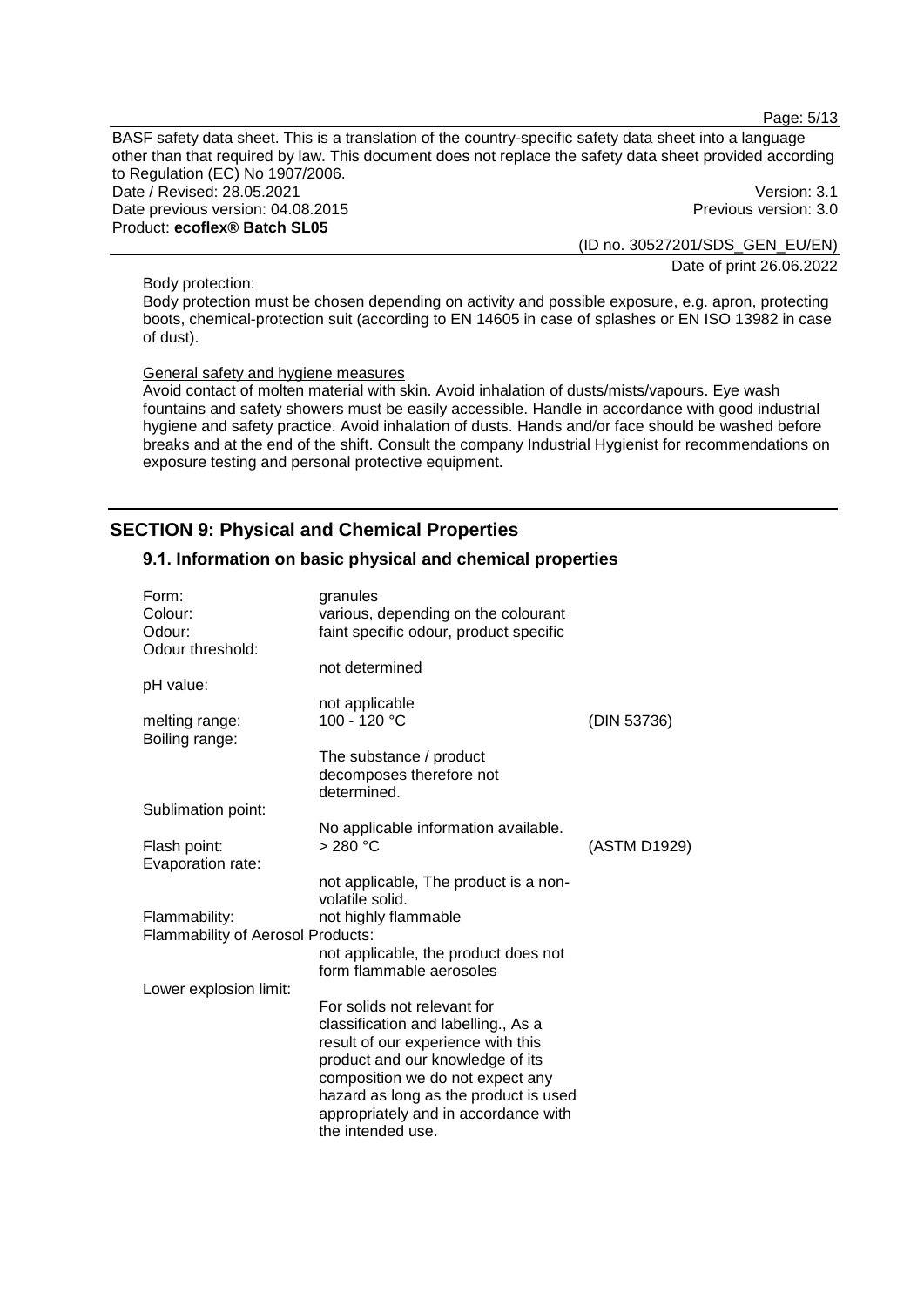BASF safety data sheet. This is a translation of the country-specific safety data sheet into a language other than that required by law. This document does not replace the safety data sheet provided according to Regulation (EC) No 1907/2006. Date / Revised: 28.05.2021 Version: 3.1 Date previous version: 04.08.2015 **Previous version: 3.0** Previous version: 3.0 Product: **ecoflex® Batch SL05**

(ID no. 30527201/SDS\_GEN\_EU/EN)

Date of print 26.06.2022

| Upper explosion limit:                              | For solids not relevant for<br>classification and labelling., As a<br>result of our experience with this<br>product and our knowledge of its<br>composition we do not expect any<br>hazard as long as the product is used<br>appropriately and in accordance with |              |
|-----------------------------------------------------|-------------------------------------------------------------------------------------------------------------------------------------------------------------------------------------------------------------------------------------------------------------------|--------------|
|                                                     | the intended use.                                                                                                                                                                                                                                                 |              |
| Ignition temperature:                               | $>$ 400 °C                                                                                                                                                                                                                                                        | (ASTM D1929) |
| Vapour pressure:                                    |                                                                                                                                                                                                                                                                   |              |
|                                                     | not applicable                                                                                                                                                                                                                                                    |              |
| Density:                                            | approx. 0.8 - 1.4 g/cm3                                                                                                                                                                                                                                           |              |
|                                                     | (20 °C, 1,013 hPa)                                                                                                                                                                                                                                                |              |
| Relative density:                                   | approx. 0.8 - 1.4<br>(20 °C, 1,013 hPa)                                                                                                                                                                                                                           |              |
| Relative vapour density (air):                      |                                                                                                                                                                                                                                                                   |              |
|                                                     | not applicable, The product is a non-                                                                                                                                                                                                                             |              |
|                                                     | volatile solid.                                                                                                                                                                                                                                                   |              |
| Solubility in water:                                | not soluble                                                                                                                                                                                                                                                       |              |
|                                                     | (20 °C, 1,013 hPa)                                                                                                                                                                                                                                                |              |
| Partitioning coefficient n-octanol/water (log Kow): |                                                                                                                                                                                                                                                                   |              |
|                                                     | not applicable                                                                                                                                                                                                                                                    |              |
| Self ignition:                                      | not self-igniting                                                                                                                                                                                                                                                 |              |
|                                                     |                                                                                                                                                                                                                                                                   |              |
| Thermal decomposition: $>$ 280 °C                   |                                                                                                                                                                                                                                                                   |              |
|                                                     | To avoid thermal decomposition, do not overheat.                                                                                                                                                                                                                  |              |
| Explosion hazard:                                   | not explosive                                                                                                                                                                                                                                                     |              |
| Fire promoting properties:                          | not fire-propagating                                                                                                                                                                                                                                              |              |
|                                                     |                                                                                                                                                                                                                                                                   |              |

# **9.2. Other information**

| Self heating ability: | It is not a substance capable of<br>spontaneous heating. |             |
|-----------------------|----------------------------------------------------------|-------------|
| Bulk density:         | approx. 500 - 1,000 kg/m3<br>(20 °C, 1,013 hPa)          | (DIN 53466) |

# **SECTION 10: Stability and Reactivity**

### **10.1. Reactivity**

No hazardous reactions if stored and handled as prescribed/indicated.

# **10.2. Chemical stability**

The product is stable if stored and handled as prescribed/indicated.

### **10.3. Possibility of hazardous reactions**

The product is stable if stored and handled as prescribed/indicated.

### **10.4. Conditions to avoid**

Avoid extreme heat. Avoid all sources of ignition: heat, sparks, open flame.

Page: 6/13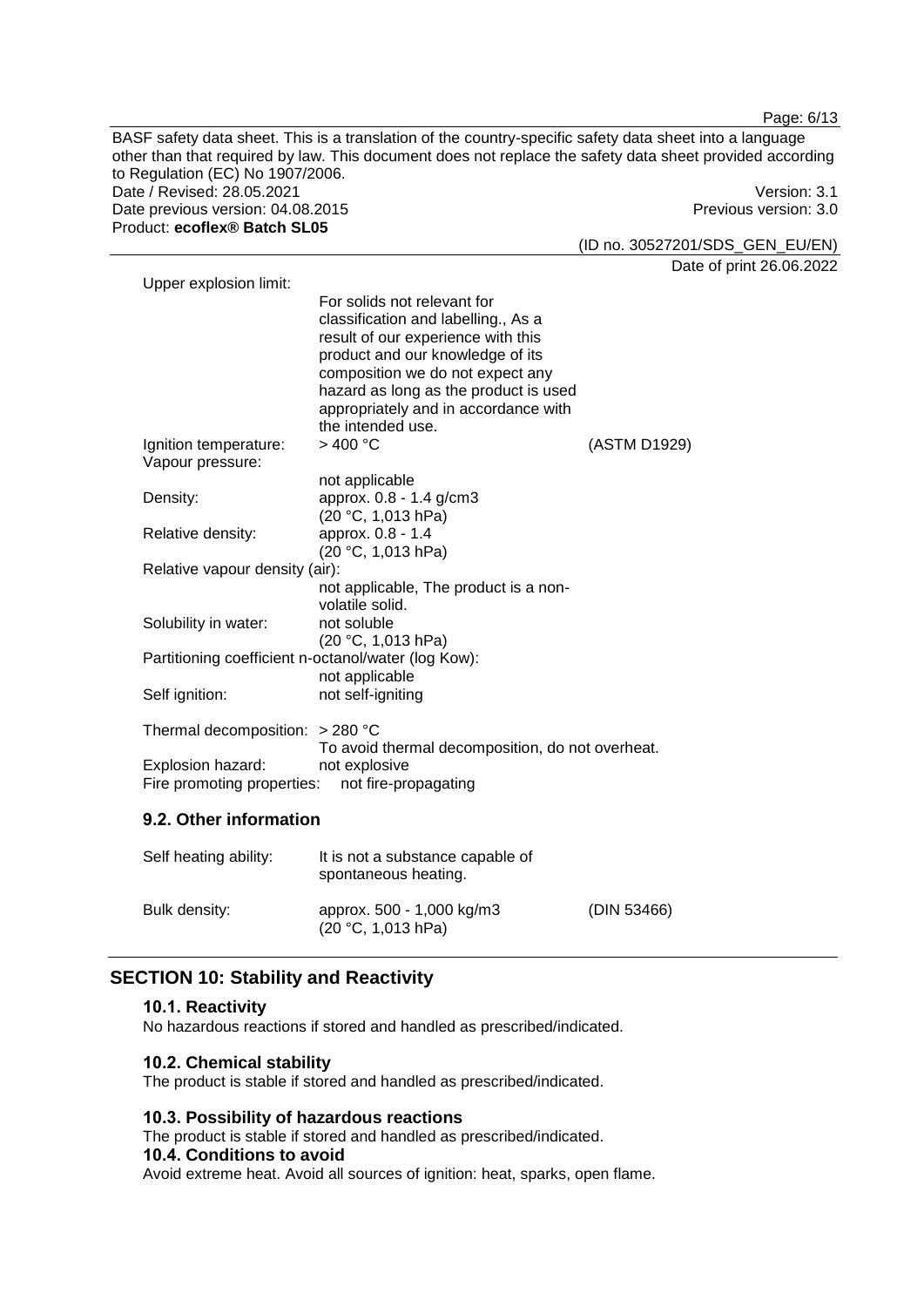Page: 7/13

BASF safety data sheet. This is a translation of the country-specific safety data sheet into a language other than that required by law. This document does not replace the safety data sheet provided according to Regulation (EC) No 1907/2006. Date / Revised: 28.05.2021 **Version: 3.1** Date previous version: 04.08.2015 **Previous version: 3.0** Previous version: 3.0 Product: **ecoflex® Batch SL05**

(ID no. 30527201/SDS\_GEN\_EU/EN) Date of print 26.06.2022

# **10.5. Incompatible materials**

Substances to avoid: strong oxidizing agents

#### **10.6. Hazardous decomposition products**

Possible decomposition products: At prolonged and/or strong thermal stressing above the decomposition temperature dangerous decomposition products can be formed.

# **SECTION 11: Toxicological Information**

#### **11.1. Information on toxicological effects**

Acute toxicity

Assessment of acute toxicity: Virtually nontoxic after a single ingestion.

#### Irritation

Assessment of irritating effects: Not irritating to the skin. Not irritating to the eyes. Based on our experience and the information available, no adverse health effects are expected if handled as recommended with suitable precautions for designated uses.

Experimental/calculated data: Skin corrosion/irritation rabbit: non-irritant (OECD Guideline 404)

Serious eye damage/irritation rabbit: non-irritant (OECD Guideline 405)

#### Respiratory/Skin sensitization

Assessment of sensitization: Skin sensitizing effects were not observed in animal studies.

Experimental/calculated data: modified Buehler test guinea pig: Non-sensitizing. (OECD Guideline 406)

#### Germ cell mutagenicity

Assessment of mutagenicity: The substance was not mutagenic in bacteria.

#### **Carcinogenicity**

Assessment of carcinogenicity:

Based on our experience and the information available, no adverse health effects are expected if handled as recommended with suitable precautions for designated uses.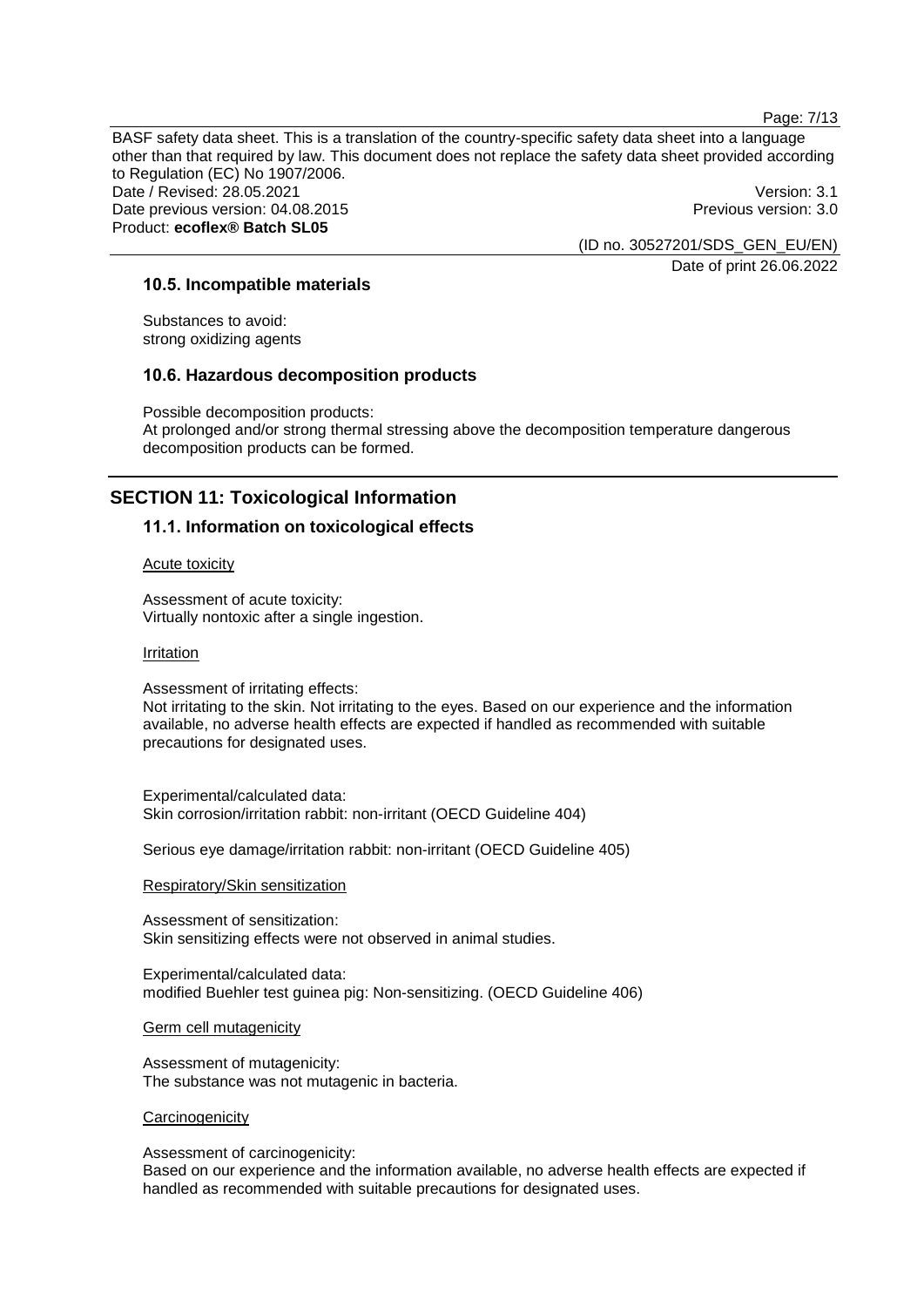Page: 8/13

BASF safety data sheet. This is a translation of the country-specific safety data sheet into a language other than that required by law. This document does not replace the safety data sheet provided according to Regulation (EC) No 1907/2006. Date / Revised: 28.05.2021 **Version: 3.1** Date previous version: 04.08.2015 **Previous version: 3.0** Previous version: 3.0 Product: **ecoflex® Batch SL05**

(ID no. 30527201/SDS\_GEN\_EU/EN) Date of print 26.06.2022

### Reproductive toxicity

Assessment of reproduction toxicity: Based on our experience and the information available, no adverse health effects are expected if handled as recommended with suitable precautions for designated uses.

#### Developmental toxicity

Assessment of teratogenicity: Based on our experience and the information available, no adverse health effects are expected if handled as recommended with suitable precautions for designated uses.

# Specific target organ toxicity (single exposure)

No data available.

#### Repeated dose toxicity and Specific target organ toxicity (repeated exposure)

#### Assessment of repeated dose toxicity:

Based on our experience and the information available, no adverse health effects are expected if handled as recommended with suitable precautions for designated uses.

#### Aspiration hazard

No data available.

#### Other relevant toxicity information

Based on our experience and the information available, no adverse health effects are expected if handled as recommended with suitable precautions for designated uses.

# **SECTION 12: Ecological Information**

### **12.1. Toxicity**

Assessment of aquatic toxicity: There is a high probability that the product is not acutely harmful to aquatic organisms. The product has not been tested. The statement has been derived from the structure of the product.

Toxicity to fish: LC50 > 100 mg/l, Leuciscus idus Literature data.

Aquatic invertebrates: EC50 (48 h) > 100 mg/l, Daphnia magna Literature data.

Aquatic plants: EC50 > 100 mg/l, Desmodesmus subspicatus Literature data.

Soil living organisms: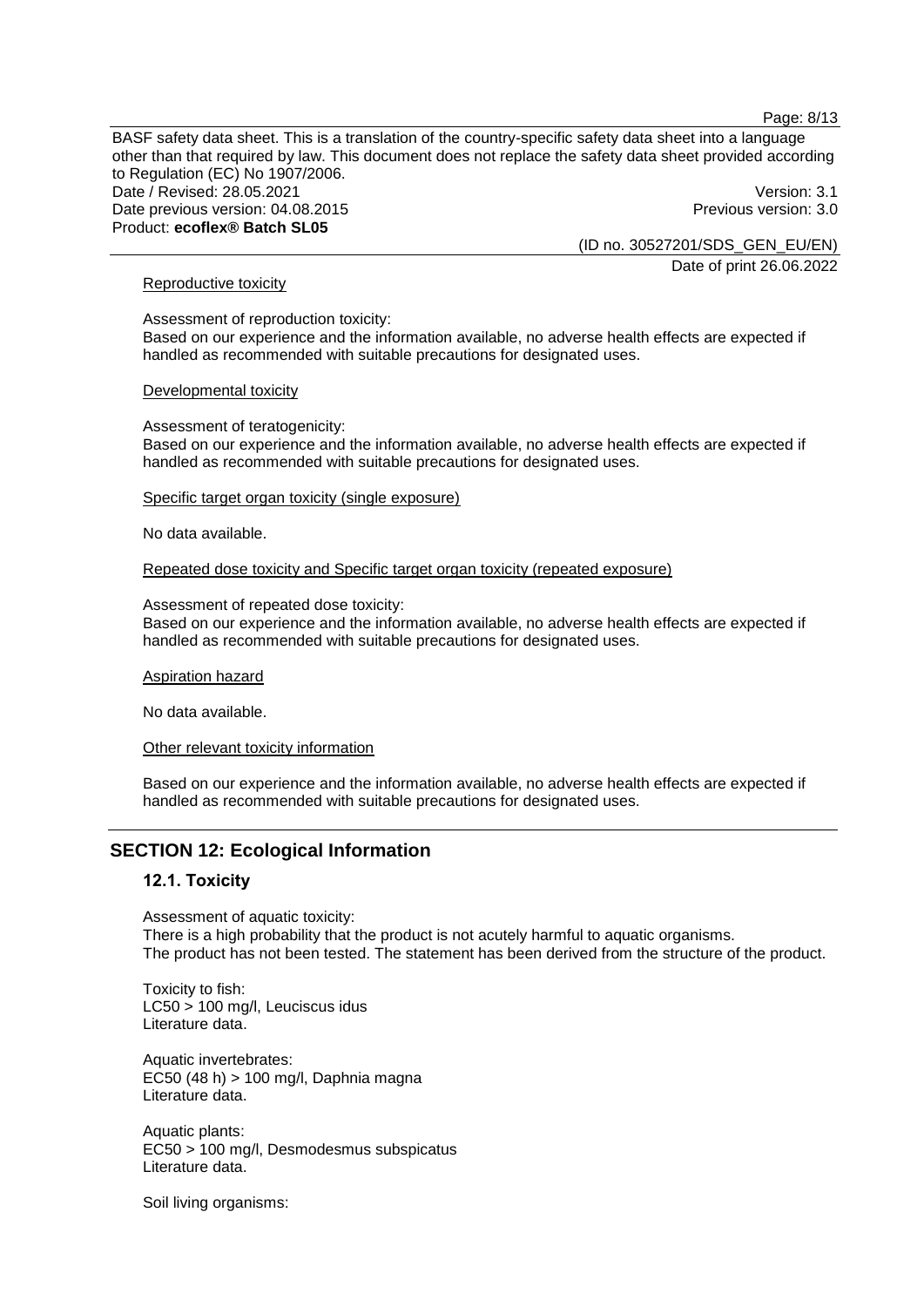Page: 9/13

BASF safety data sheet. This is a translation of the country-specific safety data sheet into a language other than that required by law. This document does not replace the safety data sheet provided according to Regulation (EC) No 1907/2006. Date / Revised: 28.05.2021 **Version: 3.1** Date previous version: 04.08.2015 **Previous version: 3.0** Previous version: 3.0 Product: **ecoflex® Batch SL05**

(ID no. 30527201/SDS\_GEN\_EU/EN)

Date of print 26.06.2022

(14 d), Eisenia foetida (OECD Guideline 207, artificial soil) No effects at the highest test concentration.

Terrestrial plants: Triticum aestivum (OECD Guideline 208) No effects at the highest test concentration.

# **12.2. Persistence and degradability**

Assessment biodegradation and elimination (H2O): The product is biodegradable.

Elimination information:

90 - 100 % CO2 formation relative to the theoretical value (124 d) (ISO 14855) (aerobic, soil)

### **12.3. Bioaccumulative potential**

Bioaccumulation potential: Because of the product's consistency and low water solubility, bioavailability is improbable.

### **12.4. Mobility in soil**

Assessment transport between environmental compartments: Adsorption in soil: Study scientifically not justified.

### **12.5. Results of PBT and vPvB assessment**

The product does not fulfill the criteria for PBT (Persistent/bioaccumulative/toxic) and vPvB (very persistent/very bioaccumulative).

### **12.6. Other adverse effects**

The product does not contain substances that are listed in Annex I of Regulation (EC) 2037/2000 on substances that deplete the ozone layer.

### **12.7. Additional information**

Add. remarks environm. fate & pathway: At the present state of knowledge, no negative ecological effects are expected.

# **SECTION 13: Disposal Considerations**

### **13.1. Waste treatment methods**

Check for possible recycling. Observe national and local legal requirements.

Contaminated packaging: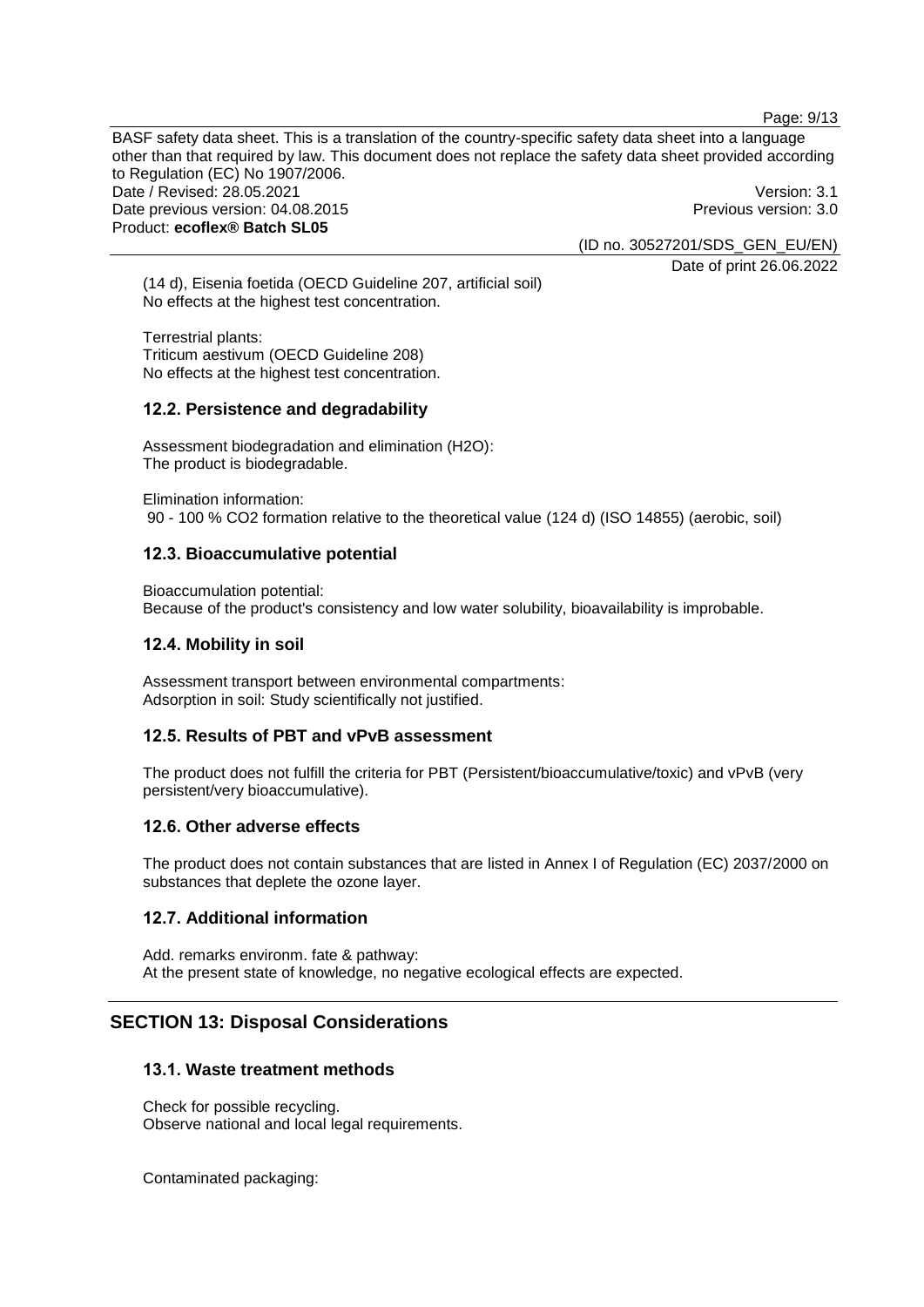Page: 10/13

BASF safety data sheet. This is a translation of the country-specific safety data sheet into a language other than that required by law. This document does not replace the safety data sheet provided according to Regulation (EC) No 1907/2006. Date / Revised: 28.05.2021 **Version: 3.1** Date previous version: 04.08.2015 **Previous version: 3.0** Previous version: 3.0 Product: **ecoflex® Batch SL05**

(ID no. 30527201/SDS\_GEN\_EU/EN)

Date of print 26.06.2022 Contaminated packaging should be emptied as far as possible and disposed of in the same manner as the substance/product.

Completely emptied packagings can be given for recycling.

# **SECTION 14: Transport Information**

### **Land transport**

### ADR

|                             | Not classified as a dangerous good under transport regulations |
|-----------------------------|----------------------------------------------------------------|
| UN number:                  | Not applicable                                                 |
| UN proper shipping name:    | Not applicable                                                 |
| Transport hazard class(es): | Not applicable                                                 |
| Packing group:              | Not applicable                                                 |
| Environmental hazards:      | Not applicable                                                 |
| Special precautions for     | None known                                                     |
| user                        |                                                                |

### RID

|                                            | Not classified as a dangerous good under transport regulations |
|--------------------------------------------|----------------------------------------------------------------|
| UN number:                                 | Not applicable                                                 |
| UN proper shipping name:                   | Not applicable                                                 |
| Transport hazard class(es): Not applicable |                                                                |
| Packing group:                             | Not applicable                                                 |
| Environmental hazards:                     | Not applicable                                                 |
| Special precautions for                    | None known                                                     |
| user                                       |                                                                |

#### **Inland waterway transport** ADN

| UN number:                  | Not applicable |
|-----------------------------|----------------|
| UN proper shipping name:    | Not applicable |
| Transport hazard class(es): | Not applicable |
| Packing group:              | Not applicable |
| Environmental hazards:      | Not applicable |
| Special precautions for     | None known     |
| user:                       |                |

Not classified as a dangerous good under transport regulations

Transport in inland waterway vessel Not evaluated

# **Sea transport**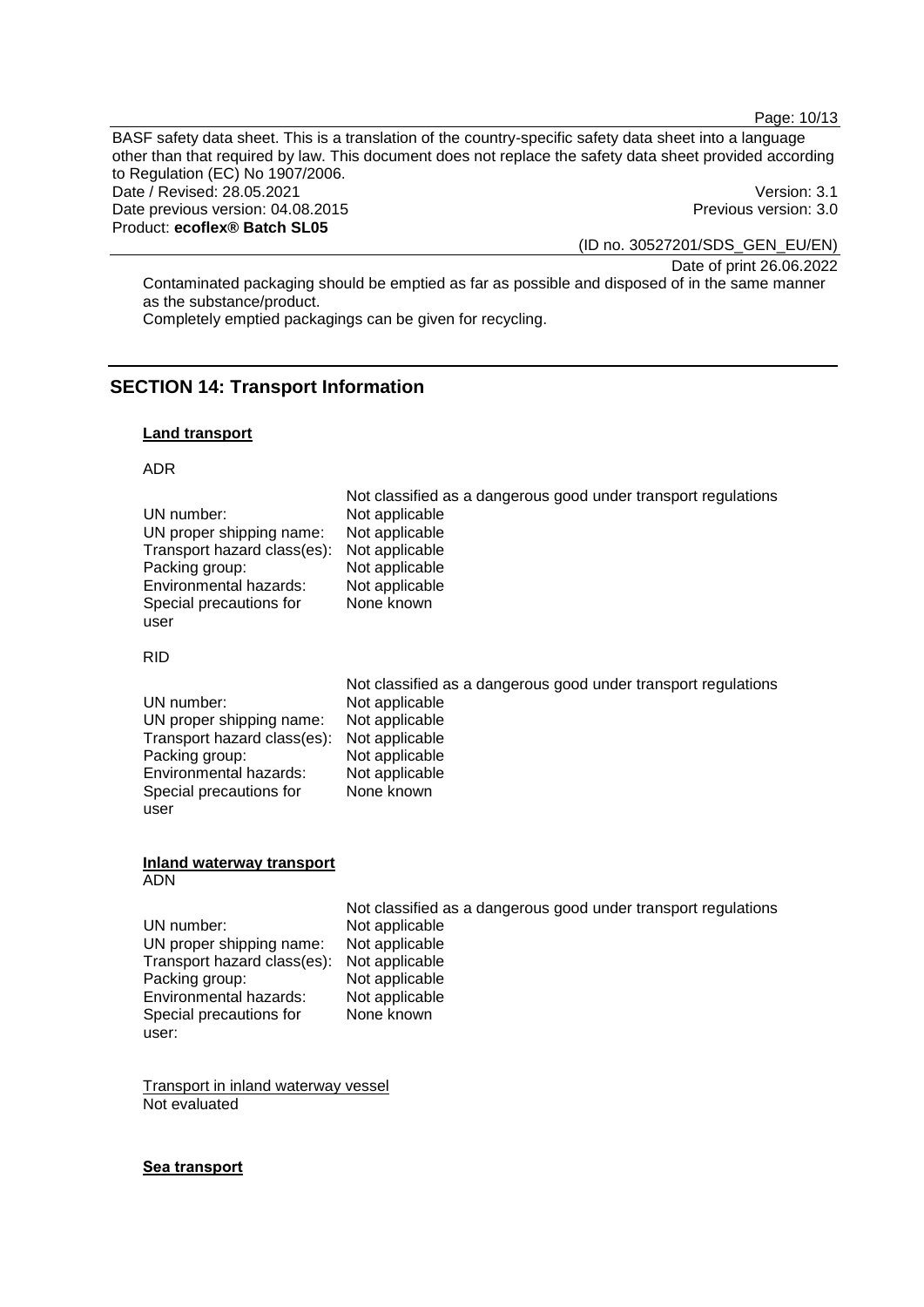Page: 11/13

BASF safety data sheet. This is a translation of the country-specific safety data sheet into a language other than that required by law. This document does not replace the safety data sheet provided according to Regulation (EC) No 1907/2006. Date / Revised: 28.05.2021 **Version: 3.1** Date previous version: 04.08.2015 **Previous version: 3.0** Previous version: 3.0 Product: **ecoflex® Batch SL05**

(ID no. 30527201/SDS\_GEN\_EU/EN)

Date of print 26.06.2022

### IMDG

Not classified as a dangerous good under transport regulations UN number: Not applicable<br>UN proper shipping name: Not applicable UN proper shipping name: Not applicable<br>Transport hazard class(es): Not applicable Transport hazard class(es): Not applicable Packing group: Environmental hazards: Not applicable Special precautions for user None known

### **Air transport**

### IATA/ICAO

Not classified as a dangerous good under transport regulations UN number: Not applicable<br>UN proper shipping name: Not applicable UN proper shipping name: Transport hazard class(es): Not applicable Packing group: Not applicable Environmental hazards: Not applicable Special precautions for user None known

# **14.1. UN number**

See corresponding entries for "UN number" for the respective regulations in the tables above.

### **14.2. UN proper shipping name**

See corresponding entries for "UN proper shipping name" for the respective regulations in the tables above.

### **14.3. Transport hazard class(es)**

See corresponding entries for "Transport hazard class(es)" for the respective regulations in the tables above.

# **14.4. Packing group**

See corresponding entries for "Packing group" for the respective regulations in the tables above.

### **14.5. Environmental hazards**

See corresponding entries for "Environmental hazards" for the respective regulations in the tables above.

#### **14.6. Special precautions for user**

See corresponding entries for "Special precautions for user" for the respective regulations in the tables above.

# **14.7. Transport in bulk according to Annex II of MARPOL and the IBC Code**

| Regulation:        | Not evaluated |
|--------------------|---------------|
| Shipment approved: | Not evaluated |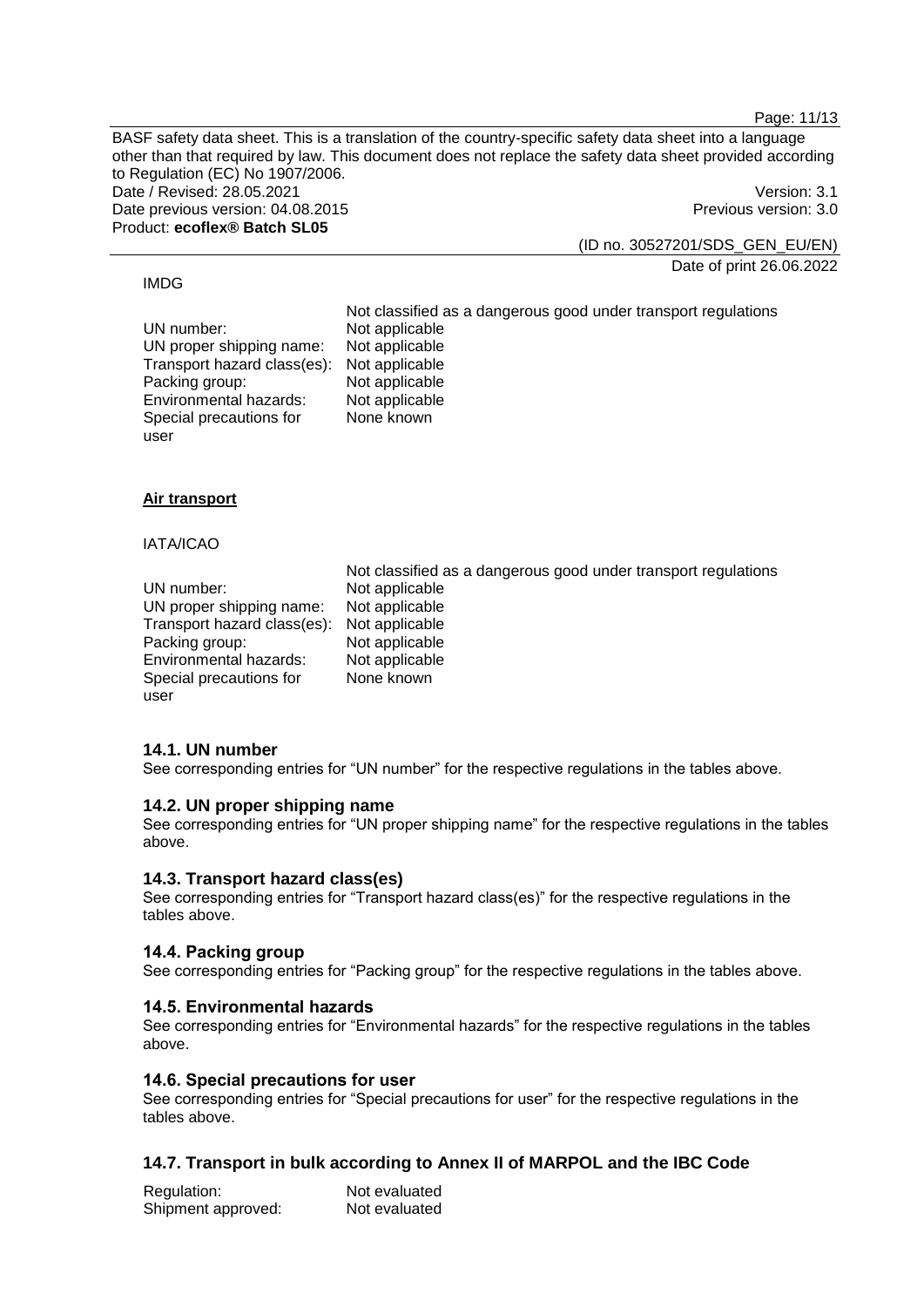Page: 12/13

BASF safety data sheet. This is a translation of the country-specific safety data sheet into a language other than that required by law. This document does not replace the safety data sheet provided according to Regulation (EC) No 1907/2006. Date / Revised: 28.05.2021 **Version: 3.1** Date previous version: 04.08.2015 **Previous version: 3.0** Previous version: 3.0 Product: **ecoflex® Batch SL05** (ID no. 30527201/SDS\_GEN\_EU/EN)

Date of print 26.06.2022

| Pollution name:     | Not evaluated |
|---------------------|---------------|
| Pollution category: | Not evaluated |
| Ship Type:          | Not evaluated |

# **SECTION 15: Regulatory Information**

# **15.1. Safety, health and environmental regulations/legislation specific for the substance or mixture**

Directive 2012/18/EU - Control of Major Accident Hazards involving dangerous substances (EU): Listed in above regulation: no

# **15.2. Chemical Safety Assessment**

A safety data sheet for this product is legally not required and is provided by us just as a courtesy to our customers.

Product is not classified as hazardous.

Chemical Safety Assessment not required

# **SECTION 16: Other Information**

In addition to the information given in the safety data sheet we refer to the product specific 'Technical Information'.

### **Abbreviations**

ADR = The European Agreement concerning the International Carriage of Dangerous Goods by Road. ADN = The European Agreement concerning the International Carriage of Dangerous Goods by Inland waterways. ATE = Acute Toxicity Estimates. CAO = Cargo Aircraft Only. CAS = Chemical Abstract Service. CLP = Classification, Labelling and Packaging of substances and mixtures. DIN = German national organization for standardization. DNEL = Derived No Effect Level. EC50 = Effective concentration median for 50% of the population.  $EC = European$  Community.  $EN = European$  Standards. IARC = International Agency for Research on Cancer. IATA = International Air Transport Association. IBC-Code = Intermediate Bulk Container code. IMDG = International Maritime Dangerous Goods Code. ISO = International Organization for Standardization. STEL = Short-Term Exposure Limit. LC50 = Lethal concentration median for 50% of the population. LD50 = Lethal dose median for 50% of the population. TLV = Threshold Limit Value. MARPOL = The International Convention for the Prevention of Pollution from Ships. NEN = Dutch Norm. NOEC = No Observed Effect Concentration. OEL = Occupational Exposure Limit. OECD = Organization for Economic Cooperation and Development. PBT = Persistent, Bioaccumulative and Toxic. PNEC = Predicted No Effect Level. PPM = Parts per million. RID = The European Agreement concerning the International Carriage of Dangerous Goods by Rail. TWA = Time Weight Average. UN-number = UN number at transport.  $vPvB = very$  Persistent and very Bioaccumulative.

The data contained in this safety data sheet are based on our current knowledge and experience and describe the product only with regard to safety requirements. This safety data sheet is neither a Certificate of Analysis (CoA) nor technical data sheet and shall not be mistaken for a specification agreement. Identified uses in this safety data sheet do neither represent an agreement on the corresponding contractual quality of the substance/mixture nor a contractually designated use. It is the